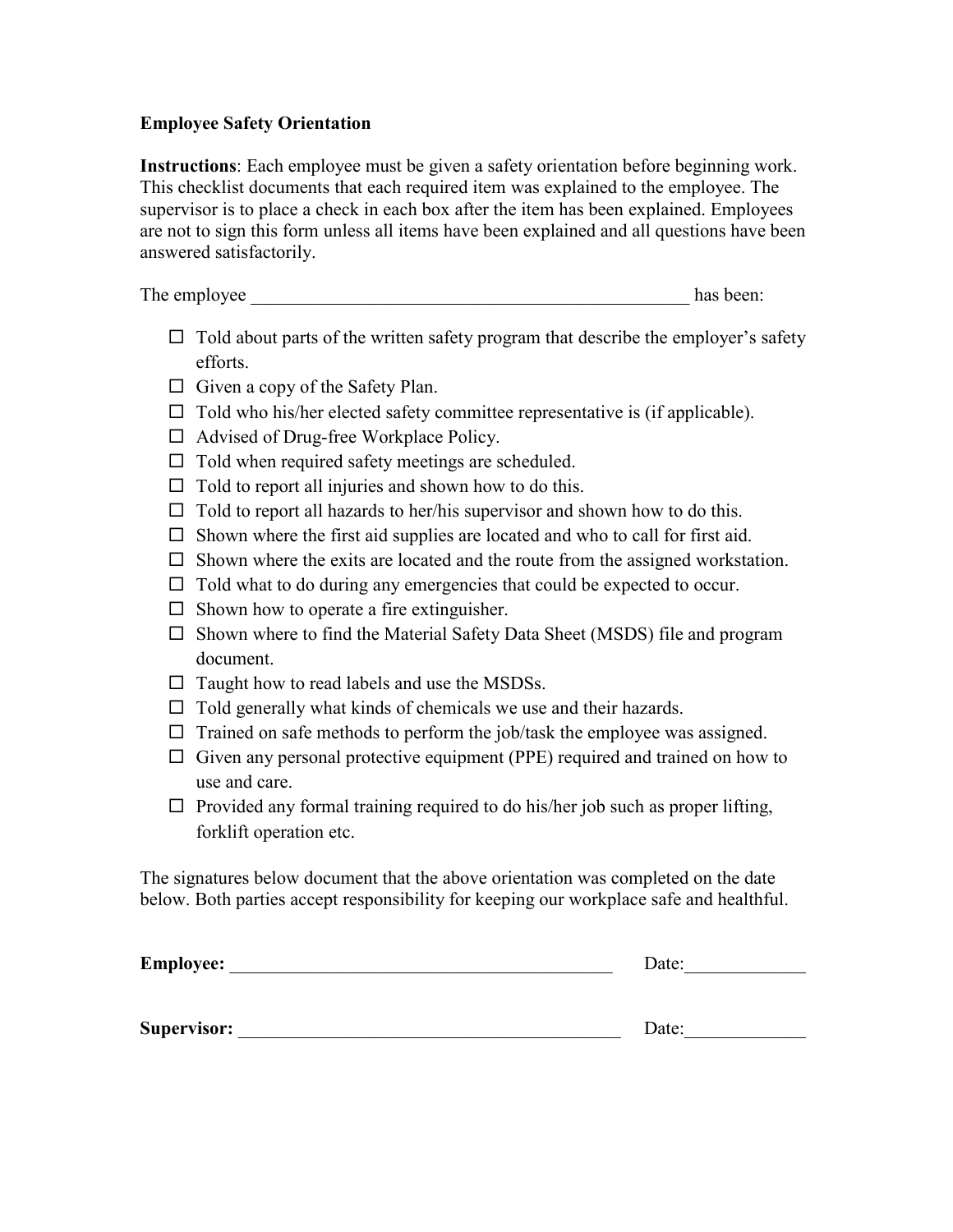### **Self-Inspection Checklist**

Regular self-inspection of your workplace can be an effective way of finding and eliminating hazards before they cause injuries. Having a list of items to spot check will help you catch problems that you think might happen. Generic checklists are not always effective tools because they are either very long and list items that do not apply to your workplace or are too general and do not remind you to check specific items in your operation. The attached template will get you started in writing a custom checklist(s).

- 1. Pick out and delete items under each category that do not apply in your workplace.
- 2. Add new items to the checklist and make existing items more specific to your operation based on your experience with:
	- Causes of past injuries/illness.
	- Previous hazards identified during OSHA compliance or consultation visits
	- Previous hazards noted by your insurance company.
	- Safety issues that you frequently remind or discipline employees about such as missing guards, unsafe shortcuts in the production process, or personal protective equipment (PPE) that is not worn.
- 3. You should also add items to routinely check, based on your study of:
	- OSHA standards that cover your operations and equipment.
	- Work rules and PPE requirements in your safety program.
	- Manufacturer's operating instructions and PPE recommendations for tools and equipment.
- 4. Leave some blank lines so the person using the checklist can note hazardous conditions that do not fit any of the listed items. Give self-inspection duties to several people - perhaps on a rotating basis or give each person an area to inspect. Maybe they can even trade areas every so often to let a "fresh pair of eyes" spot hazards that workers may have come to accept as normal.

Sharing this responsibility raises hazard awareness of more employees. It also reinforces the idea that a safe workplace is the responsibility of both management and employees.

#### **Worksite Inspection Checklist**

| Date      |  |
|-----------|--|
| Location  |  |
| Inspector |  |
| Inspector |  |
| Inspector |  |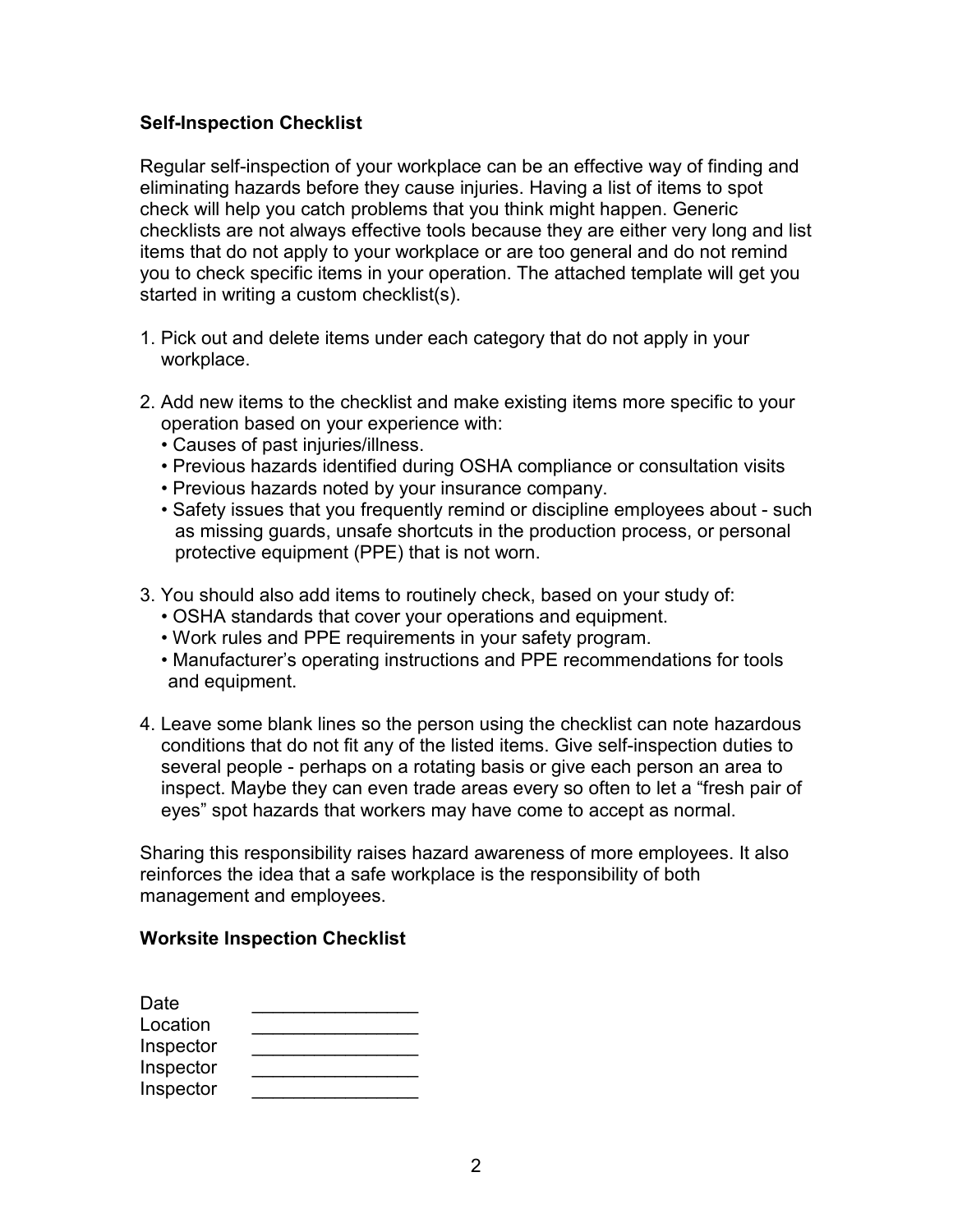### **General**

- Is the safety bulletin board up and visible?
- Are safety committee/meeting minutes posted or communicated?
- Do employees know how to report unsafe working conditions?
- Are near miss and injury investigations conducted?
- Do employees know where the accident prevention program is and what it says?
- Are first aid kits well marked and accessible by employees at all times?
- Do employees know where and how to get first aid?
- Is each first aid kit complete? (A list of required items inside each kit is helpful)
- Are first aid trained employees cards current?

# **Emergency Evacuation & Emergency Exits**

TIP: Getting the evacuation map of your office will help you check and document any noted concerns.

- Are emergency phone numbers posted where they can be seen from telephones?
- Are all exits and paths to/from exits free of obstructions?
- Are exits clearly marked?
- Are exit routes clearly marked and well lit?
- Do emergency lights work?
- Are doors that could be mistaken for a way of exit marked "Not an Exit" or with the name of the room?
- Can all exits be opened from the inside without a key?
- Do emergency alarms work?
- Are evacuation/fire drills conducted regularly?
- Do employees know where to gather?

# **Electrical**

- Are extension cords used only for temporary use?
- Are power cords free of splices, taps, and damaged insulation?
- Do all extension cords have ground pins in place?
- Are live electrical parts on tools, equipment, building wiring, and electrical panels

enclosed to prevent contact?

- Do circuits become overloaded? If so why?
- Are breaker boxes clear and can they be accessed when needed?
- Are machines that have moisture (e.g.: refrigerators, air conditioners) or used outdoors or in industrial settings grounded?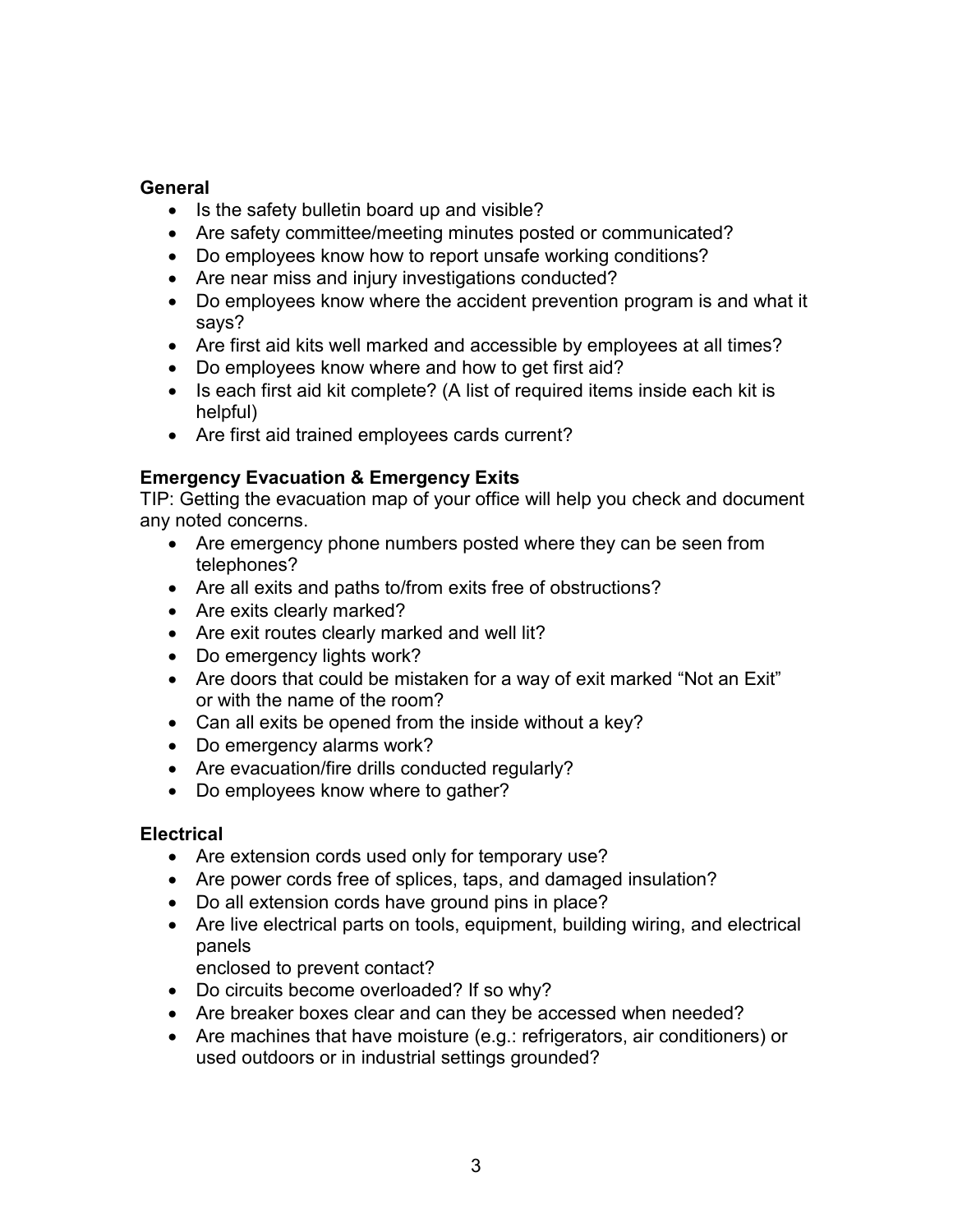• Do electrical cords and equipment used at wet locations have waterproof covers or seals to keep moisture out?

# **Work Stations**

- Are chairs are in good condition?
- Are the workstations adjusted for the person?
- Are materials stored safely?

### **Housekeeping**

- Are toilets and washing facilities clean and stocked with supplies (soap, towels, toilet paper)?
- Is clean drinking water from a fountain or with individual drinking cups provided?
- If drinking water is supplied in containers, are they kept clean and closed?
- Are waste containers kept clean and emptied as needed?
- Is there effective drainage for wet areas?
- Are scrap materials stored safely to prevent tripping, fire or pest hazards?
- Are spills cleaned up promptly?

#### **Chemical Safety**

- Is there a written hazard communication program? Is it accessible?
- Are employees trained in the program, safe use, and hazards of the chemical that they are exposed to?
- Can an employee find the MSDS for a chemical he/she is using and tell you about the hazards and required PPE?
- Do all chemical boxes, bottles, bags, tanks, etc. have a label that has the chemical name and appropriate hazard warning?
- Is the chemical list current?

# **Lighting**

- Is there sufficient lighting in work areas?
- Are parking areas equipped with sufficient security lighting?
- Are temporary lights protected from accidental breakage?

#### **Walking Surfaces/Stairways**

- Are aisles and passageways kept clear of tripping hazards (cords, pipes, hoses etc.) and at least 28" wide?
- Is the floor free of holes, projections, or depressions that could cause trips.
- Are covers on holes or large openings in floors secure and capable of supporting the maximum load safely?
- Are floors able to hold the intended load safely?
- Are guardrails in place on the open sides of all walking surfaces 4' or more above an adjacent surface?
- Are guardrails 36" 42" high and capable of withstanding 200 LB of force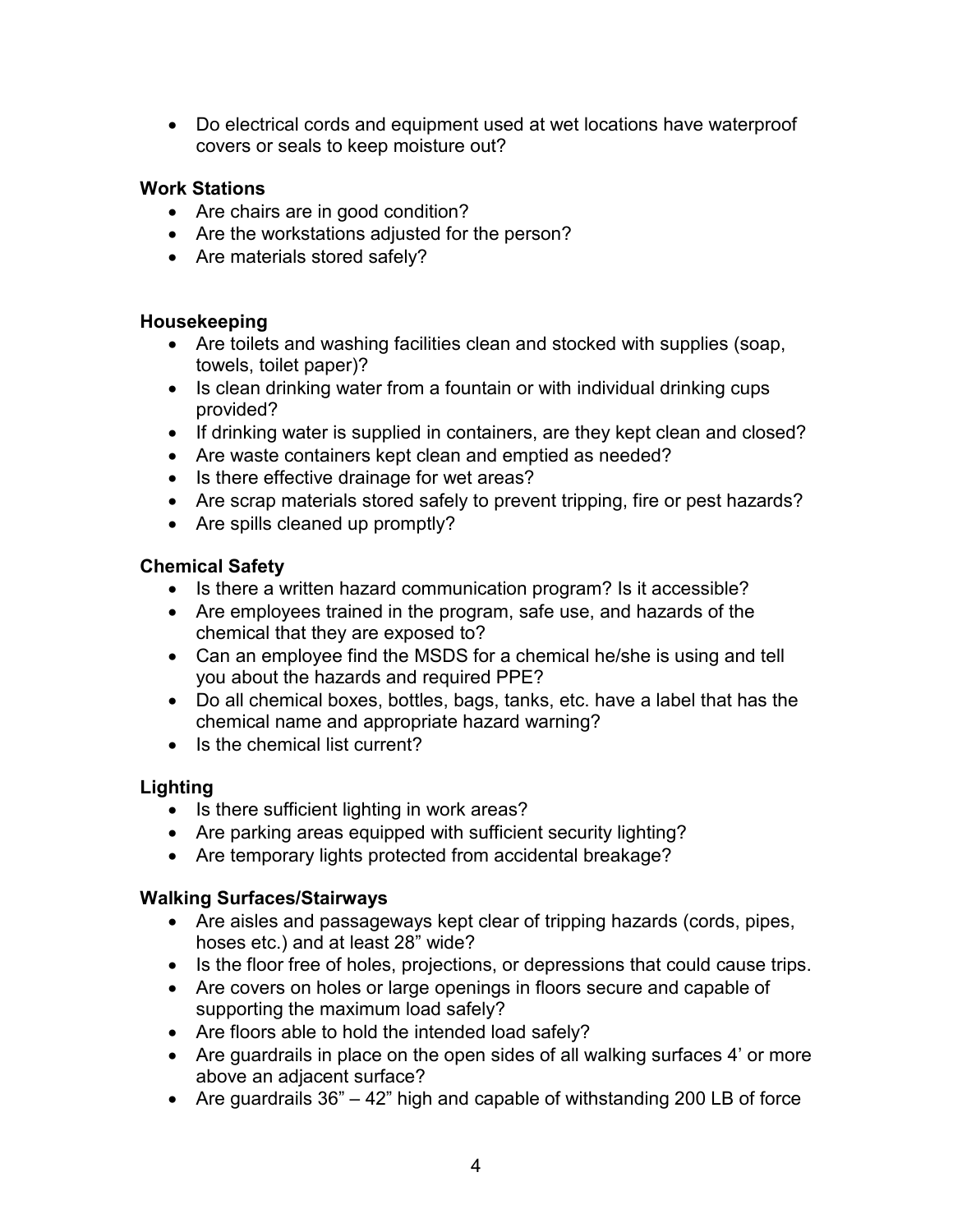in any direction against the top rail?

- Are stair tread surfaces non-slip, not excessively worn, and free of stored materials?
- Are walkways protected from or clearly visible to vehicle or forklift traffic?
- Are employees expected to work from heights? If yes, is fall protection provided?
- Are rails installed on stairways with four or more risers?

### **Personal Protective Equipment**

- Has a Personal Protective Equipment (PPE) hazard assessment been conducted for the job?
- Are employees trained in the use and care of their PPE?
- Does the furnished PPE fit?
- Is the PPE in good condition?
- Is the PPE appropriate for the job?
- Do employees wear the PPE when required?
- Is documentation of the training available?
- Are safety glasses worn where there is a potential for flying particles or objects?
- Are goggles or face shield worn where there is a danger of corrosive material splash?
- Is safety-toed footwear worn where there is a potential for heavy objects to roll or

fall on the feet?

- Is a hard hat worn where there is a potential for being struck by a falling or flying object?
- Are ear plugs or ear muffs available and used in areas where it is necessary to

raise your voice to be heard by a co-worker?

• Are gloves, aprons, or shields worn when there is a danger of cuts or chemical contact?

#### **Portable Ladders**

- Are ladders in good condition with tight joints between steps and rails, no missing parts, or damage?
- Are defective ladders removed from service?
- Are rungs and steps free of grease and oil?
- Do employees have both hands free when they are climbing up the ladder?
- Do employees use a longer ladder rather than use the top step a of a stepladder?
- Do employees use a single or extension ladder rather than lean stepladder against a wall to climb?